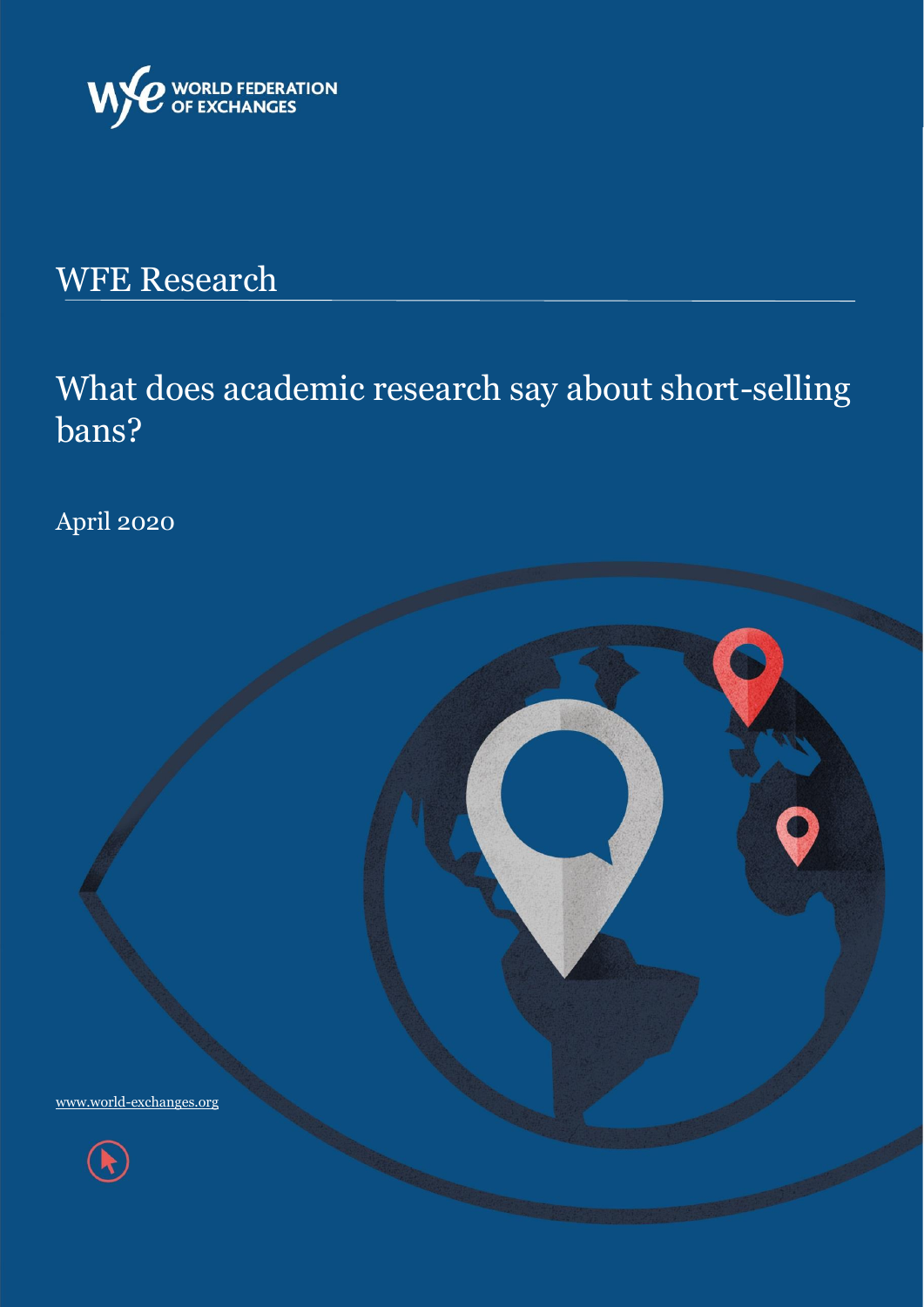## What does academic research say about short-selling bans?<sup>∗</sup>

Stefano Alderighi, Pedro Gurrola-Perez

World Federation of Exchanges

April 2020

#### Abstract

As a reaction to higher market volatility due to the global COVID-19 pandemic, in March 2020 some financial regulators imposed short-selling bans on equity markets. Their argument is that short-selling exacerbates downward price movements, thus being responsible for heightened volatility and reduced market confidence. This paper reviews the academic literature on shortselling and short-selling bans, comparing the arguments against banning short-selling with the arguments in favour. We find that the evidence almost unanimously points towards short-selling bans being disruptive for the orderly functioning of markets, as they are found to reduce liquidity, increase price inefficiency and hamper price discovery. In addition, short-selling bans are found to have negative spillover effects on other markets, for example option markets. According to the literature, during periods of price decline and heightened volatility, short-sellers do not behave differently from any other traders, and contribute less to price declines than regular 'long' sellers. As research has shown that short-selling bans are more deleterious to markets characterized by a relatively high amount of small stocks, low levels of fragmentation, and fewer alternatives to short-selling, emerging markets should be particularly wary of bans on short-selling. Keywords: Short-selling bans; Liquidity; Price discovery

JEL codes: G14, G18

<sup>∗</sup>We thank Nandini Sukumar, Richard Metcalfe, Richard Fenner, Jonathan Pallant, Ian Cornwall, members of the WFE COVID-19 exchange group for their valuable comments.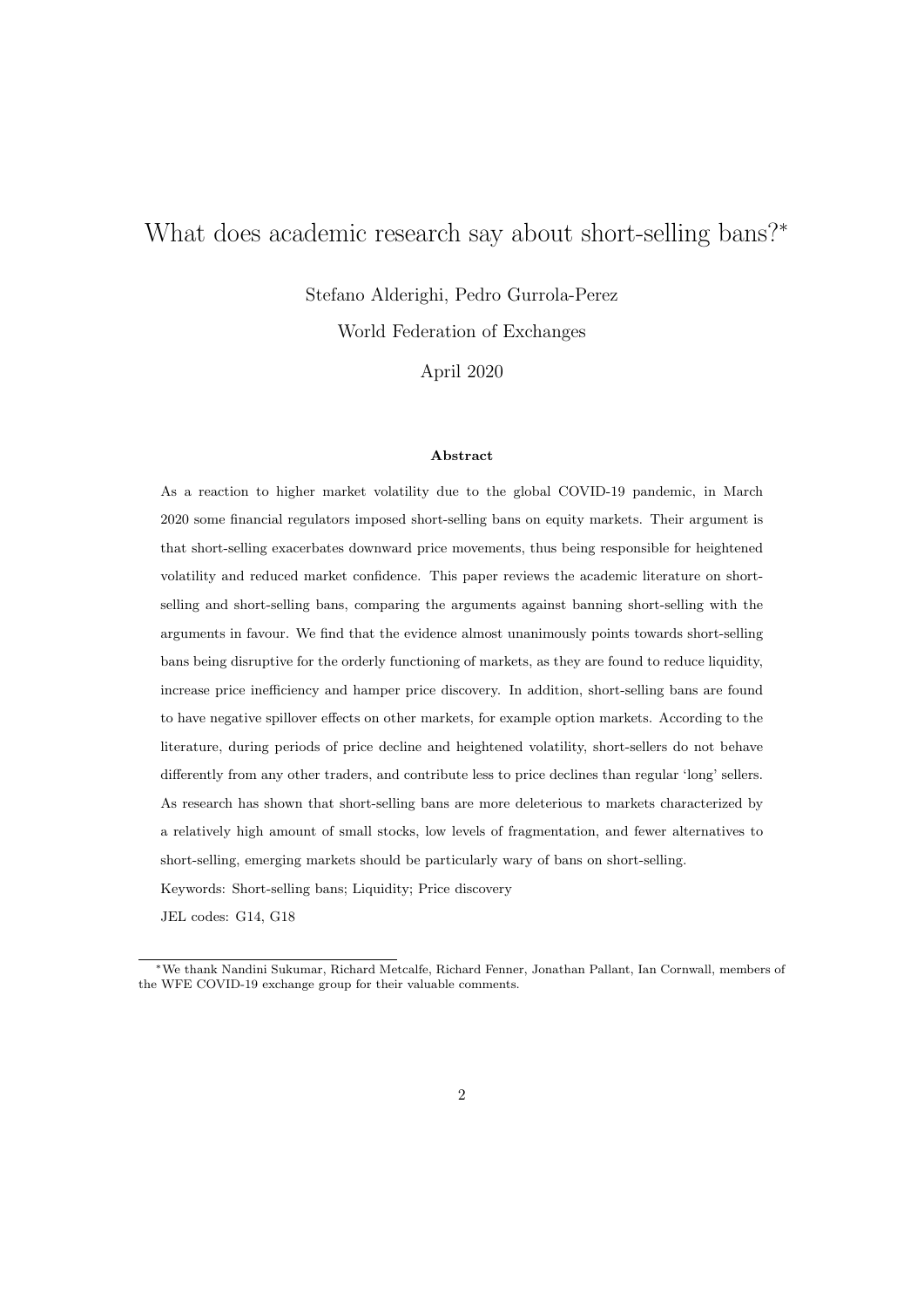### 1 Introduction

As a reaction to higher market volatility due to the global COVID-19 pandemic, in March 2020 some financial regulators imposed short-selling bans. Their argument is that short-selling exacerbates downward price movements (sometimes characterised as 'negative'), thus being responsible for heightened volatility and reduced market confidence.<sup>[1](#page-2-0)</sup> In spite of their controversial effects, the recourse to short-selling bans is nothing new, as during (and after) the 2008 financial crisis, regulators around the world imposed short-selling bans on very similar grounds [\(Autore et al.,](#page-12-0) [2011;](#page-12-0) [Beber and Pagano, 2013;](#page-12-1) [Beber et al., 2015;](#page-12-2) [Crane et al., 2018;](#page-13-0) [Boehmer et al., 2013;](#page-12-3) [Marsh](#page-14-0) [and Payne, 2012\)](#page-14-0) . As of April 2020, most COVID-19-related short-selling bans were imposed in continental Europe, though regulators and exchanges are currently discussing the adoption of such measures in other parts of the world.<sup>[2](#page-2-1)</sup>

This paper reviews the academic literature on short-selling and short-selling bans, comparing the arguments against banning short-selling with the arguments in favour. The evidence almost unanimously points towards short-selling bans being disruptive for the orderly functioning of markets, as they are found to reduce liquidity, increase price inefficiency and hamper price discovery [\(Battalio and Schultz, 2011;](#page-12-4) [Beber and Pagano, 2013;](#page-12-1) [Boehmer et al., 2013;](#page-12-3) [Marsh](#page-14-0) [and Payne, 2012\)](#page-14-0). In addition, as [Beber and Pagano](#page-12-1) [\(2013\)](#page-12-1) and [Crane et al.](#page-13-0) [\(2018\)](#page-13-0) show, shortselling bans are more deleterious to markets characterized by a relatively high amount of small stocks, low levels of fragmentation, and fewer alternatives to short-selling. As such, we believe that regulators in emerging markets should be particularly wary of bans on short-selling.

<span id="page-2-0"></span>Another review [\(Reed, 2013\)](#page-14-1) summarises the main findings of the literature on short-selling

<sup>1</sup>See excerpt below taken verbatim from ESMA (2020), in which the EU financial regulator expresses a positive opinion towards Italy implementing a short-selling ban: "ESMA considers that the adverse situation linked to the COVID-19 has greatly increased the vulnerability of EU financial markets, and there is a concrete risk that the observed downward trend will continue in the coming days and weeks. . . following the outbreak of the COVID-19 pandemic in Italy, Italian stocks were subject to severe downward price movements and high price volatility. CONSOB considers that the steep decrease in the prices is also due to the increase of net short positions on the Italian stocks. Namely, net short positions reported to CONSOB in Italian shares in respect to the FTSE MIB market capitalisation increased by approximately 22.35% from 6 to 12 March 2020 (passing from 1.19% of 6 March 2020 to 1.46% of 12 March 2020). . . ESMA considers that the observed increase in net short positions in the last days may further exacerbate the downward price spirals, thereby further weakening market confidence in Italy." This vision is shared by national regulators, such as the French one, as documented in this [article.](https://www.ft.com/content/08264895-80b0-4951-b79b-c25dff098bbe) As this paper demonstrates, however, the effectiveness of these measures seems hardly justifiable on scientific grounds.

<span id="page-2-1"></span><sup>2</sup>As of April 2nd 2020, short-selling bans are present mostly in continental Europe: read [here.](https://www.ft.com/content/b1b758d4-682e-11ea-800d-da70cff6e4d3) Other jurisdictions have, however, introduced or are discussing the introduction of short-selling bans: read [here](https://www.reuters.com/article/us-health-coronavirus-exchanges-limit-fa/factbox-stock-exchanges-revise-trading-rules-circuit-breakers-as-volatility-surges-idUSKBN21A02C)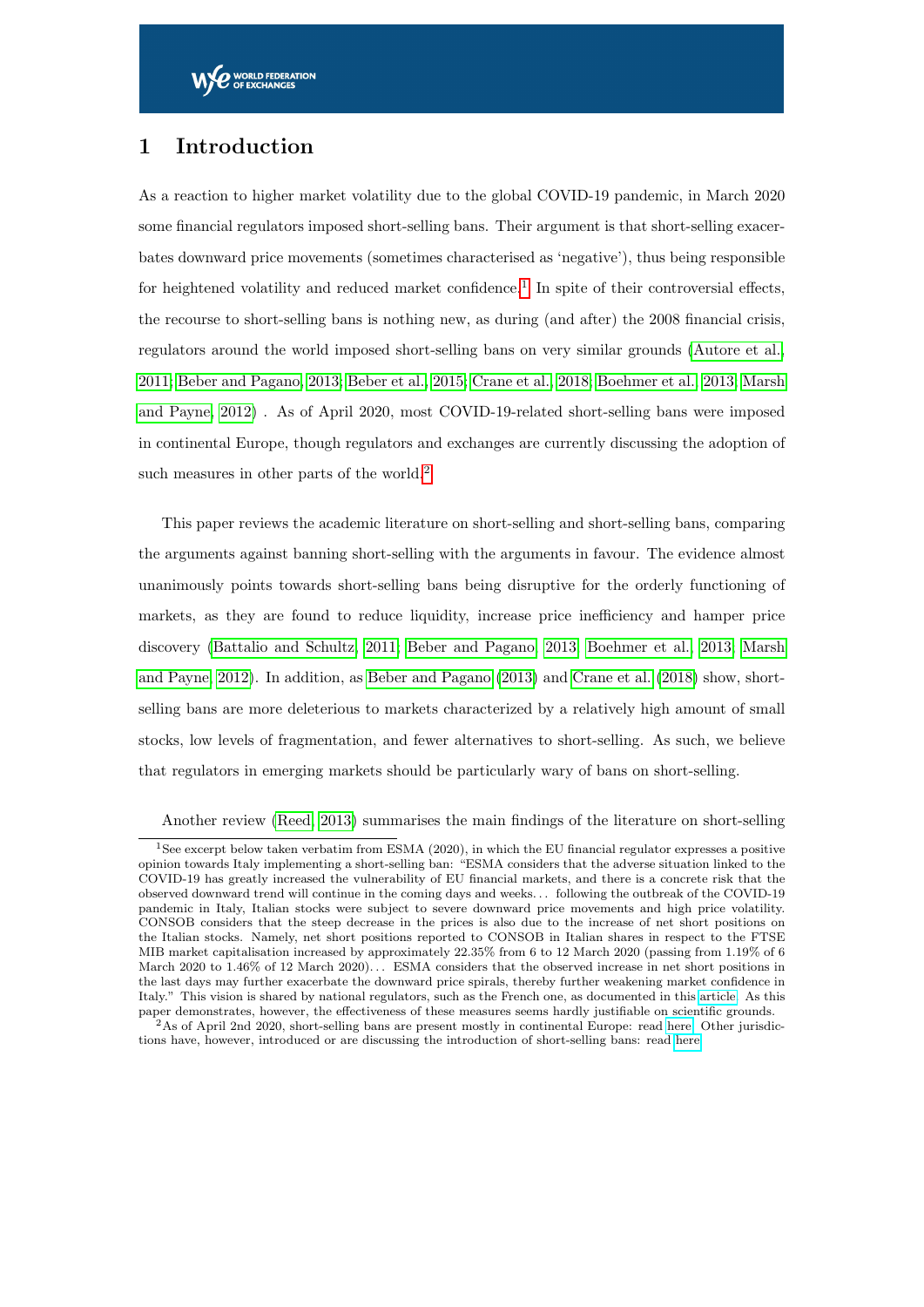till 2013. Our review contributes to the existing literature by providing a different angle (our focus is on short-selling bans) and by adding more recent literature.

This paper is structured as follows. Section [2](#page-3-0) reviews the literature on the effect of shortselling on markets during regular periods of activity. Section [3](#page-5-0) reviews the literature on the effect of short-selling on markets during periods of heightened uncertainty. Section [4](#page-5-1) reviews the literature on the effect of short-selling bans on market quality. Section [5](#page-11-0) concludes.

## <span id="page-3-0"></span>2 The effect of short-selling on markets during regular trading activity

Short-selling refers to the practice of selling a security that is not owned at the time of the trade [\(Geraci et al., 2018\)](#page-13-1). Short-selling can be covered, meaning that the seller has borrowed the security before selling it, or uncovered ('naked' in market jargon), meaning the seller has not (yet) borrowed the security at the time of the trade. Given its nature, short-selling activity is tightly related to the supply of stocks in the stock lending market [\(Geczy et al., 2002;](#page-13-2) [Saffi and](#page-14-2) [Sigurdsson, 2011\)](#page-14-2). Short-sellers act on the basis of correctly identifying over-valued stocks. This is realised through the well documented mechanism of i) borrowing shares for ii) delivery to buyers in the market; and then iii) in due course buying shares in the market, for iv) delivery to the lender; v) earning any difference between the initial sale price and the subsequent purchase minus the cost of borrowing [\(Marsh and Payne, 2012\)](#page-14-0). The initial delivery of the security to the buyer must take place as normal at the end of the settlement cycle, two or three days after the trade in most jurisdictions, resulting in the activity having an attributable funding cost between executions [\(Fotak et al., 2014;](#page-13-3) [Reed, 2013\)](#page-14-1).

The effect of short-selling on stock prices during periods of regular trading activity is ambiguous, and generally explained with two contrasting theoretical predictions. On one hand [Miller](#page-14-3) [\(1977\)](#page-14-3) predicts that when there are short-selling constraints (such as a ban) and investors have different opinions about stocks (both conditions have to hold at the same time, as noted in [Boehme et al.](#page-12-5) [\(2006\)](#page-12-5)), stocks are overvalued. This is because bearish investors who do not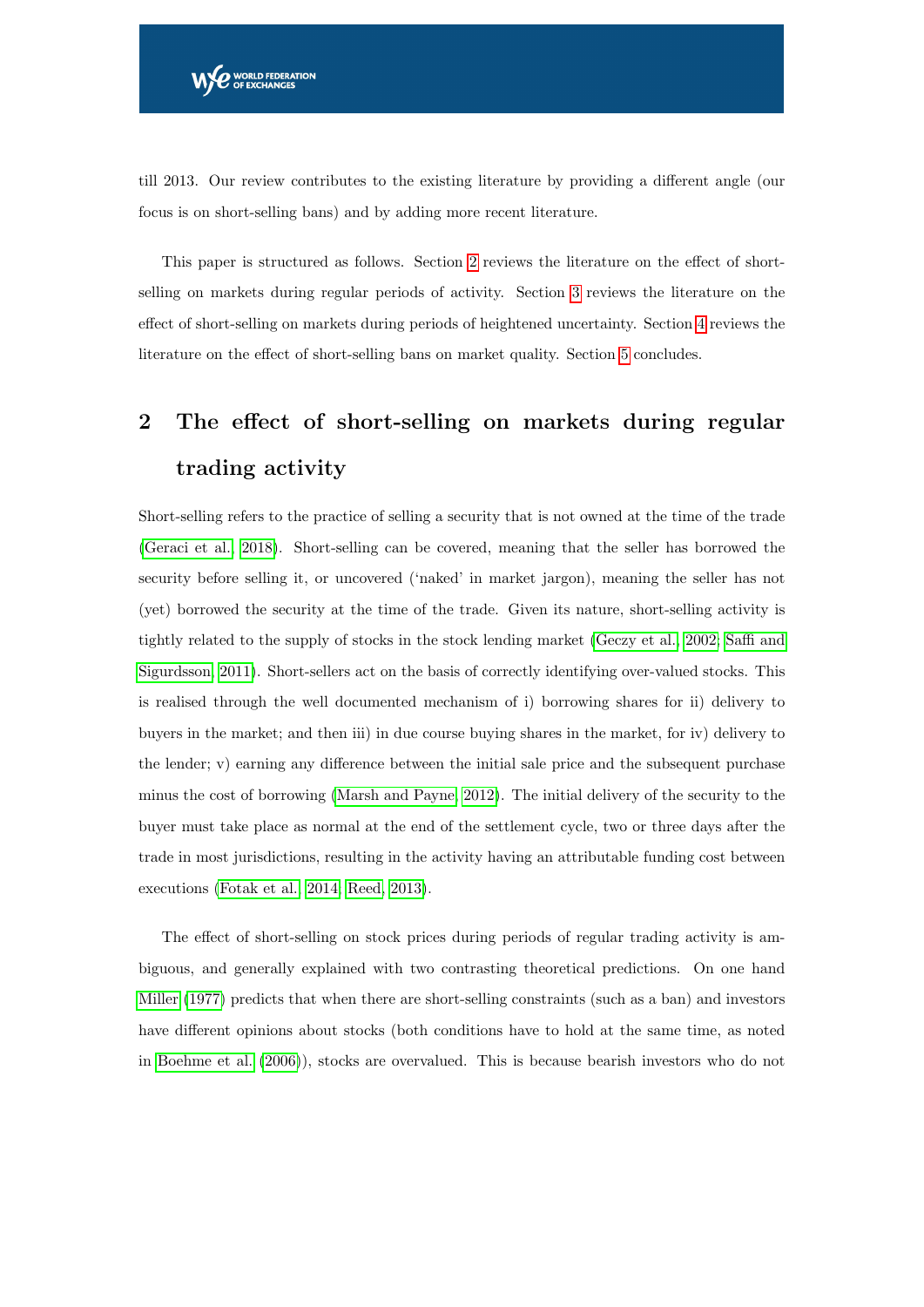own the stock are not allowed to sell, and as such their valuation does not affect the stock price [\(Beber and Pagano, 2013\)](#page-12-1). As a consequence, according to Miller's model, short-selling should have a downward influence on stock prices [\(Crane et al., 2018\)](#page-13-0). On the other hand, in Diamond and Verrecchia's model [\(Diamond and Verrecchia, 1987\)](#page-13-4), rational agents are able to incorporate short-selling constraints (or otherwise) into their expectations, therefore (banning) short-selling should in principle not give raise to (overpricing) underpricing. The empirical evidence on the topic is mixed, and explained using Miller's prediction when short-selling leads to underpricing [\(Boehme et al., 2006;](#page-12-5) [Chang et al., 2014\)](#page-13-5), or using Diamond and Verrecchia's predictions when short-selling has no influence on stock prices/returns during regular periods of activity [\(Crane](#page-13-0) [et al., 2018;](#page-13-0) [Geraci et al., 2018\)](#page-13-1).

While the effect of short-selling on stock prices is debated, the literature tends to agree that short-selling has a positive effect on market quality. It is generally accepted that short-sellers are investors motivated by economic fundamentals [\(Reed, 2013\)](#page-14-1), who are skilled at identifying overvalued stocks (using for example accounting ratios, as shown in [Dechow](#page-13-6) [\(2001\)](#page-13-6), or press news, shown in [Engelberg et al.](#page-13-7) [\(2012\)](#page-13-7)) in anticipation of price declines [\(Lee, 2016\)](#page-14-4). Indeed, higher intraday short-selling activity is related to negative intraday future returns, a hint that shortsellers can correctly predict future price movements [\(Boehmer et al., 2008;](#page-12-6) [Diether et al., 2009;](#page-13-8) [Aitken et al., 1998\)](#page-11-1). As such, short-sellers are found to contribute to price discovery and enhance price efficiency [\(Diether et al., 2009;](#page-13-8) [Boehmer and Wu, 2013\)](#page-12-7). Short-sellers are responsible for a quick convergence of stock prices towards their fundamental value after the price decline has taken place [\(Lee, 2016\)](#page-14-4). This mechanism is more pronounced in less liquid stocks [\(Lee, 2016\)](#page-14-4). To summarise, most empirical papers report that during periods of regular trading activity, shortselling has a positive influence on liquidity, price discovery and price efficiency, thus supporting the idea that short-selling is crucial to maintain the orderly functioning of markets.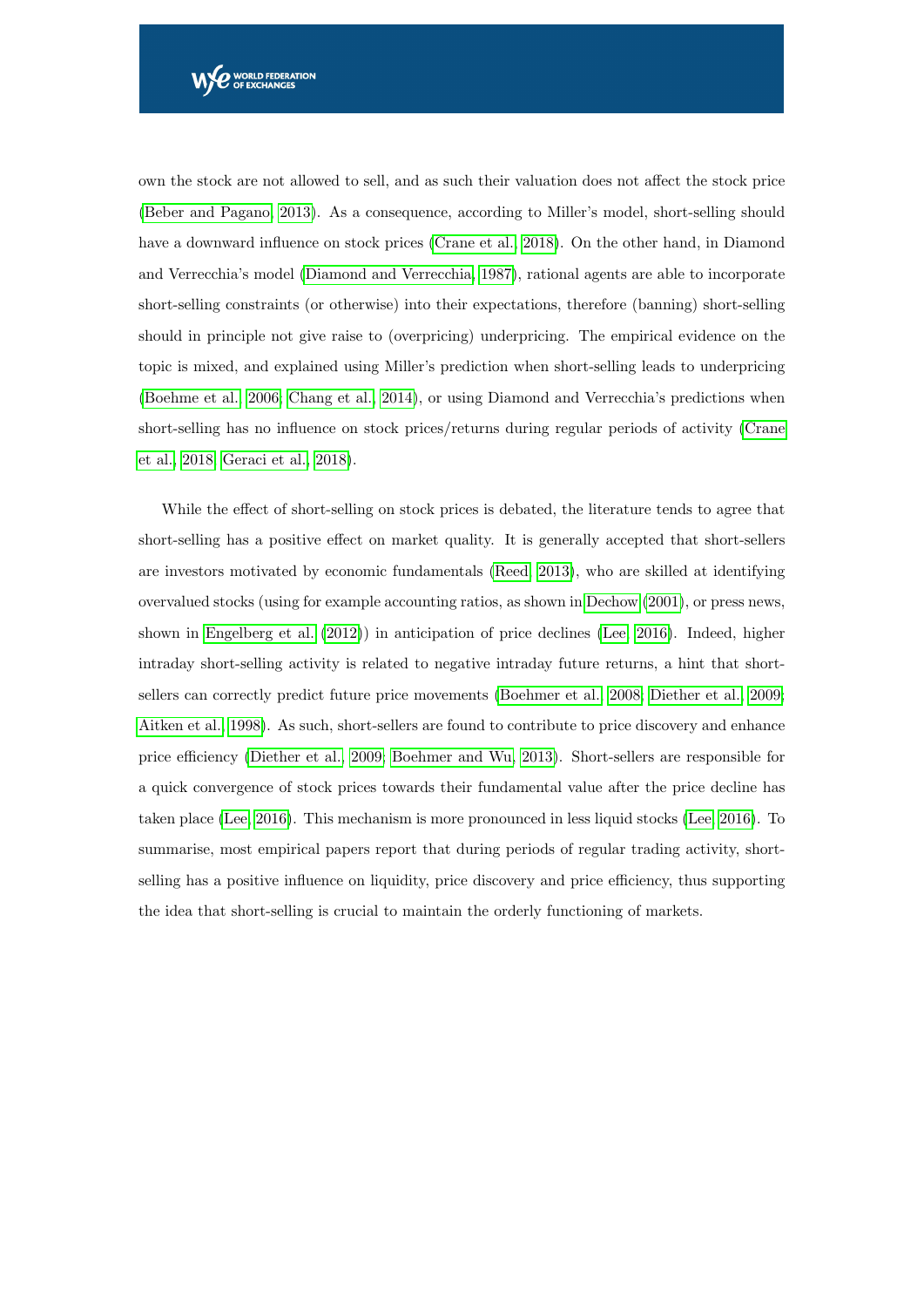# <span id="page-5-0"></span>3 The effect of short-selling on markets during periods of heightened uncertainty

It must be noted that there is some academic evidence that during periods of sharp price declines short-selling adds to downward price movements. [Geraci et al.](#page-13-1) [\(2018\)](#page-13-1) for example find that high levels of short-selling are correlated with (but do not cause) low returns, i.e. short-selling activity seems to be higher during sell-off periods. In an important contribution, [Shkilko et al.](#page-14-5) [\(2012\)](#page-14-5) find that during sell-off periods, both long- and short-sellers contribute to price declines, however the impact of regular traders (long-sellers) on prices is much higher than that of short-sellers. In addition, the authors find no evidence that short-selling causes the price decline in the first instance, consistently with the finding of [Fotak et al.](#page-13-3) [\(2014\)](#page-13-3). Quoting [Shkilko et al.](#page-14-5) [\(2012\)](#page-14-5): "In fact, during large price reversals, the magnitude of abnormal short-selling is markedly smaller than that of abnormal long selling... Long selling has a notably more significant downward effect on prices and is the main force behind the pre-rebound price declines... We caution that our results should not be misinterpreted as a call to further restrict short-selling" (indenting added by the authors of this paper). In other words, according to the existing evidence short-selling cannot be blamed for having triggered downward price reversal during the 2008 financial crisis. In addition, there is evidence that long-sellers contribute to negative price movements much more than short-sellers during market declines.

#### <span id="page-5-1"></span>4 The effect of short-selling bans on market quality

Historically short-selling bans have been introduced during periods of heightened uncertainty [\(Jones, 2012\)](#page-14-6). The March 2020 discussion makes no exception: as evident from the graph below, global market volatility, as represented by the VIX index, reached levels last recorded during the 2008 financial crisis.

Consistently with economic theory [\(Diamond and Verrecchia, 1987\)](#page-13-4), the imposition of a shortselling ban should in principle slow down the price discovery process, thus leading to an increase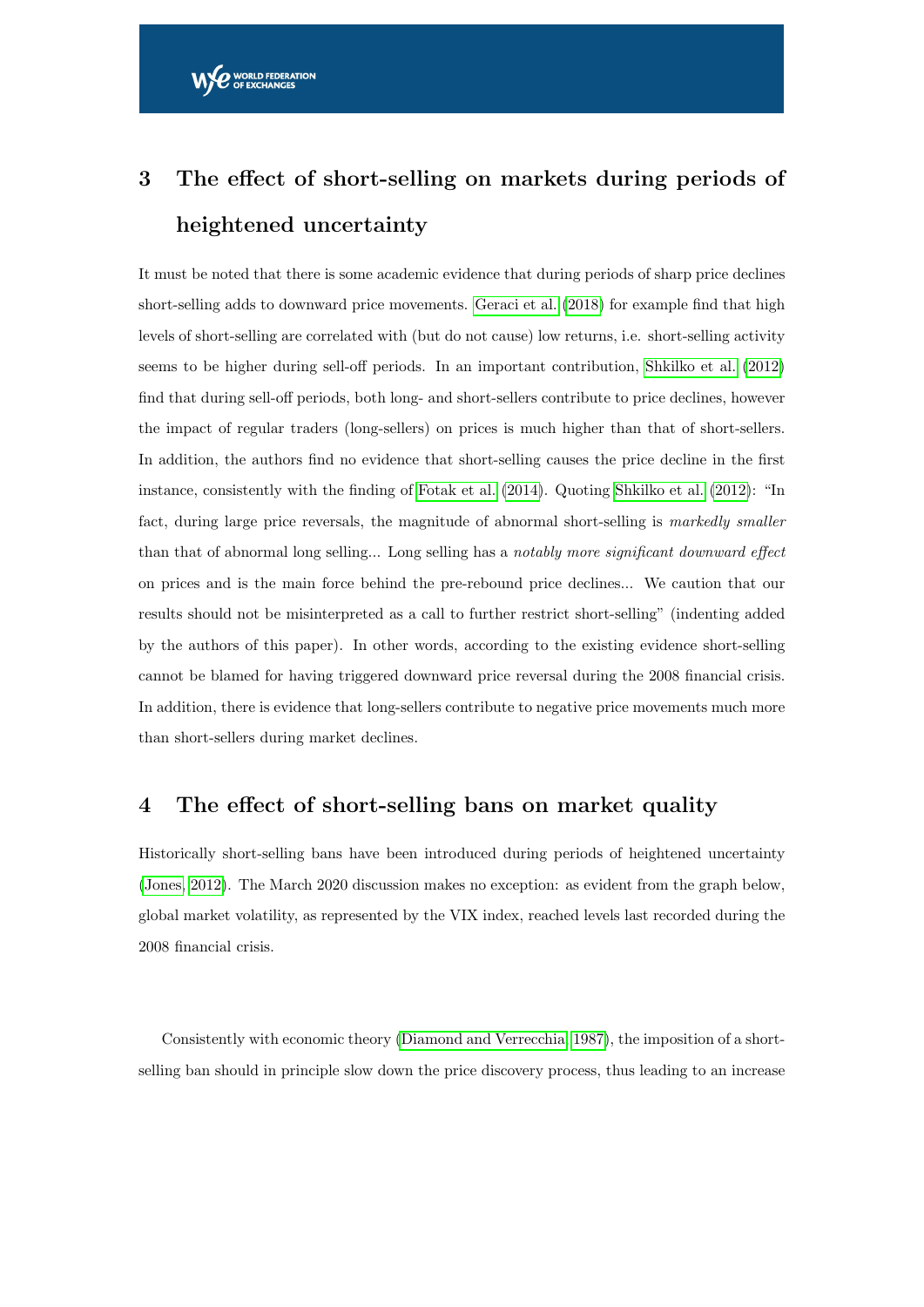

Figure 1: VIX index – daily close – January 1st 2007 – April 8th 2020

 $\boldsymbol{e}$  world federation

Source: Thomson Reuters. The dashed red lines indicate the SEC short-selling ban in September 2008 and the French short-selling ban in March 2020.

in bid/ask spreads, and therefore to a deterioration of liquidity. In addition, and as predicted by [Hong and Stein](#page-14-7) [\(2003\)](#page-14-7), short-selling bans can amplify downward price movements, thus leading exactly to the results that they aim to prevent. Because the bans themselves (as well as the selection of stocks to be banned) are typically endogenous [\(Beber et al., 2015\)](#page-12-2), the identification of the effect of the intervention on market characteristics could be challenging from an empirical perspective [\(Beber et al., 2015;](#page-12-2) [Beber and Pagano, 2013;](#page-12-1) [Crane et al., 2018;](#page-13-0) [Boehmer et al.,](#page-12-3) [2013;](#page-12-3) [Brogaard et al., 2017\)](#page-12-8).[3](#page-6-0)

As short-selling bans became common during the 2008 financial crisis, several studies implemented credible identification strategies exploiting these regulatory interventions, which allowed them to draw sound conclusions on the effects of these bans on market quality. The two most important studies are perhaps [Boehmer et al.](#page-12-3) [\(2013\)](#page-12-3), focusing on the September 2008 SEC ban,

<span id="page-6-0"></span><sup>3</sup>Endogeneity refers to the fact that, as bans are introduced in periods of heightened uncertainty and/or affected stocks that are particularly volatile during crisis periods, it is statistically difficult to disentangle the effect of the ban on post-ban market quality characteristics that are in turn correlated with pre-ban conditions. Isolation of causal effects is performed through particular empirical strategies ('identification').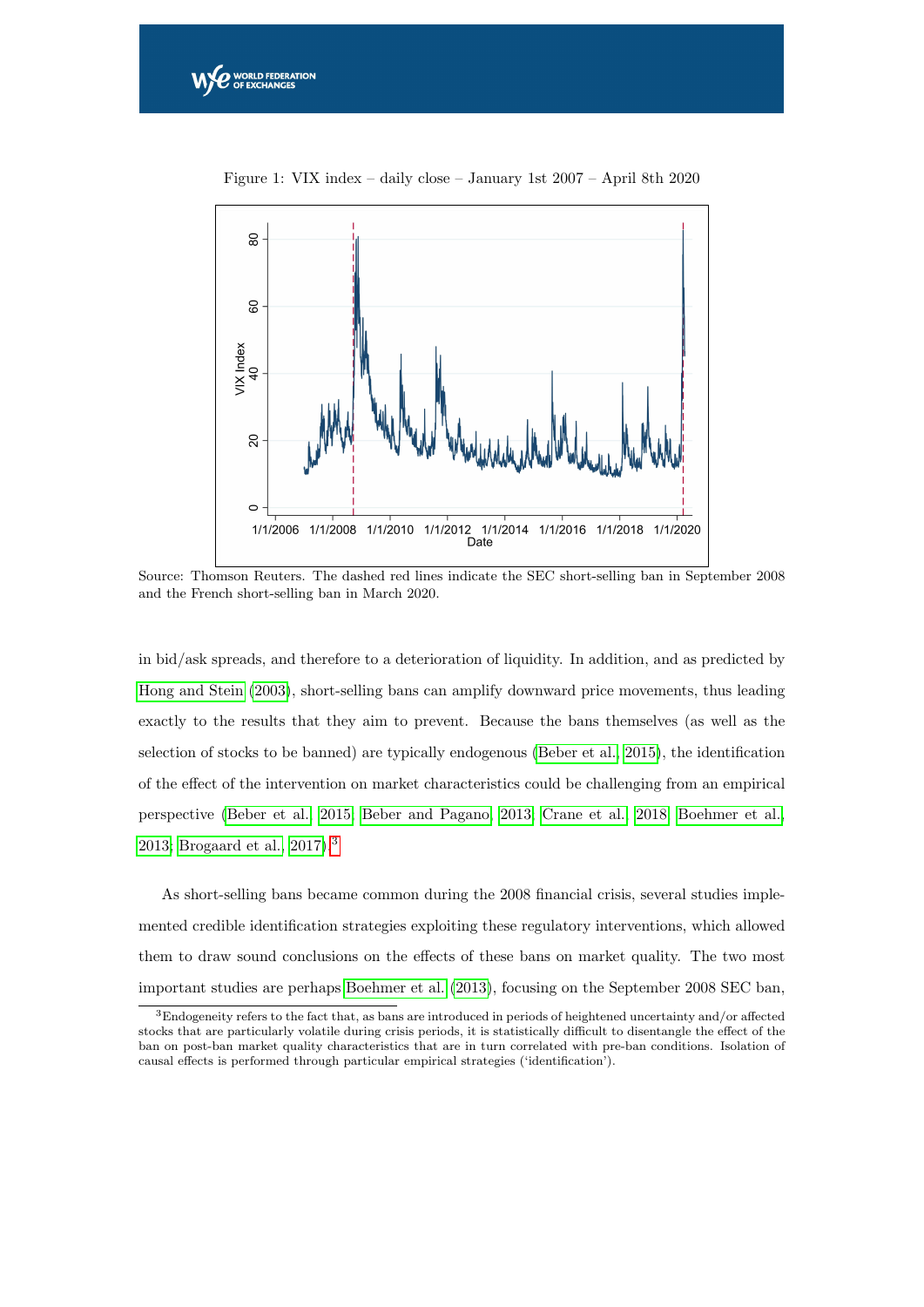and [Beber and Pagano](#page-12-1) [\(2013\)](#page-12-1), focusing on short-selling bans around the world during the 2008 crisis. [Boehmer et al.](#page-12-3) [\(2013\)](#page-12-3) match banned and non-banned stocks following the SEC shortselling ban in 2008 to estimate the effect of the intervention on liquidity and volatility using a difference-in-differences approach on end-of-day data. Difference-in-differences is an appropriate identification strategy in this case as it does not require stocks to be banned at random; its key assumption is that banned and not-banned stocks would have had the same trend in short-selling was the ban not implemented . The authors find that the short-selling ban was responsible for a deterioration of bid/ask spreads and increased illiquidity, generating exactly the problems it was meant to limit. Comparable evidence on the US September 2008 ban is provided in [Autore](#page-12-0) [et al.](#page-12-0) [\(2011\)](#page-12-0). The study by [Beber and Pagano](#page-12-1) [\(2013\)](#page-12-1) evaluates the effectiveness of short-selling bans around the world, using longitudinal data for 17,040 stocks from 30 countries (mostly developed European and non-European markets) for the period January 1, 2008 - June 23, 2009. The authors also apply a difference-in-differences identification strategy using end-of-day data. Consistently with [Boehmer et al.](#page-12-3) [\(2013\)](#page-12-3), the authors report that the ban "was detrimental for market liquidity, especially for stocks with small market capitalization, high volatility, and no listed options. Moreover, it slowed price discovery, and hence was at best neutral in its effects on stock prices." [\(Beber and Pagano, 2013\)](#page-12-1). It must be noted, however, that [Boehmer et al.](#page-12-3) [\(2013\)](#page-12-3) find that the US ban especially detrimental for large cap stocks' liquidity.

[Brogaard et al.](#page-12-8) [\(2017\)](#page-12-8) expand on the evidence provided by [Boehmer et al.](#page-12-3) [\(2013\)](#page-12-3) on the US September 2008 short-selling ban by analysing whether the short-selling ban had a different effect on HFT and non-HFT short-selling using the same sample. The authors implement an instrumental variables (IV) estimation to isolate the causal effect of HFT and non-HFT shortselling on liquidity. The instruments they choose are pre-ban levels of stock market capitalisation, stock prices, PE ratio and book-to-market ratio, multiplied by a binary indicator equal to one for stocks included in the ban (and to zero otherwise). The rationale for these instruments is that HFTs are found to trade more in larger stocks [\(Brogaard et al., 2017\)](#page-12-8), while non-HFT are found to short more in stocks that are overpriced based on fundamentals [\(Dechow, 2001\)](#page-13-6). Based on their empirical strategy, the authors find that HFT short-selling depletes liquidity, while non-HFT short-selling enhances liquidity. We, however, find the identification strategy of this paper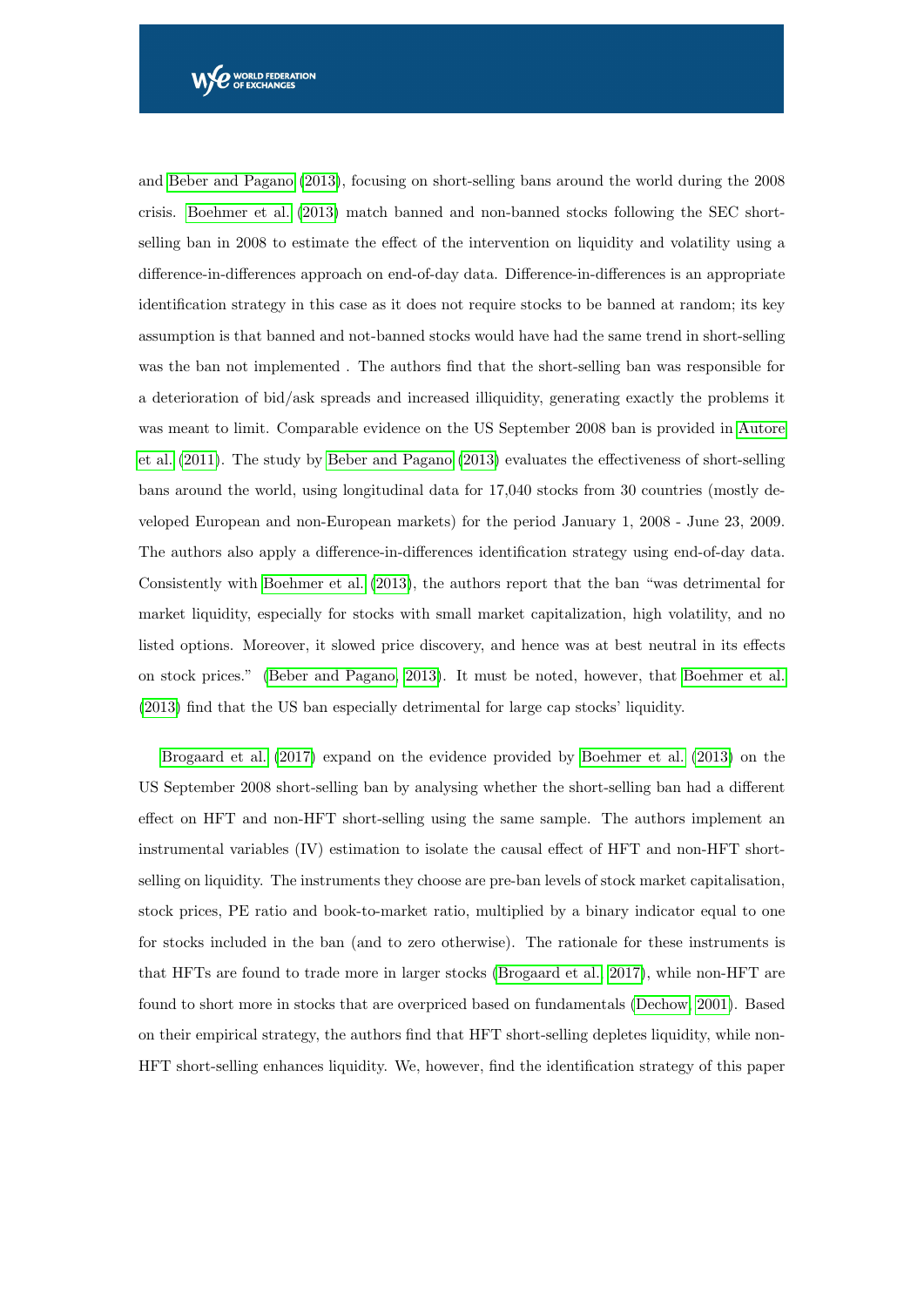not completely convincing.<sup>[4](#page-8-0)</sup> In addition, and as noted by the authors, this result might be driven by the unclear effect of HFT on market liquidity rather than by short-selling per se, due to low latency traders adversely selecting slower (human) traders. Human short-sellers have instead a positive influence on market liquidity, consistent with the rest of the literature.

[Crane et al.](#page-13-0) [\(2018\)](#page-13-0) study the effect of short-selling on liquidity on the Hong Kong Stock Exchange (HKEX). Their study is one of the most convincing to date in terms of identification strategy. In 2001 HKEX started identifying stocks eligible for short-selling based on a number of different criteria, including the stock being the component of an index; the stock being an underlying to derivatives contracts; as well as free-float, size (market capitalization) and liquidity (turnover velocity) thresholds. Stocks' eligibility is evaluated on a quarterly basis. The authors exploit the last three criteria to identify the effect of short-selling on liquidity using a regression discontinuity design. The rationale is that eligibility for stocks at the threshold can be considered random, i.e. independent from stocks' characteristics. In other words, by comparing the outcomes of firms just above and just below the threshold (which are likely to have similar characteristics and be eligible or not merely by chance) the authors are able to estimate the causal effect of short-selling on a set of market characteristics. They find that short-selling does not lead to downward pressure on prices, does not increase volatility, and is not associated with increased prevalence of extreme negative returns. These results are unchanged during the financial crisis, suggesting that short-selling does not create abnormal price movements during periods of higher uncertainty.

<span id="page-8-0"></span><sup>&</sup>lt;sup>4</sup>As mentioned by the authors (page 6), one of the assumptions of an IV identification strategy is validity, i.e. the instrument should not be correlated with the dependent variable. Put in other words, the instrument should be uncorrelated with the error term of a regression of the dependent variable on the endogenous regressor and the set of control intended to be introduced in the specification. Validity cannot be tested – because the error term is unobservable (what we observe is the residual that converges to the error term only at the probability limit). Now, the authors suggest that by well-specifying and saturating the model, the instruments would likely be uncorrelated with the error term (top of page 7). This would however be wrong if the instruments were to be directly correlated with the dependent variable and hence omitted in the main model, omission that would be reflected in the (unobservable) error term. The authors in Table 2 (page 37) show that the instruments are in fact highly correlated with the dependent variables, spread measures of liquidity. In particular, they report that the ban was associated with higher spreads (consistent with [Boehmer et al.](#page-12-3) [\(2013\)](#page-12-3)), and that the spread reduction affected larger stocks and stocks with higher market-to-book ratio proportionally less. The identification strategy would have been credible if the correlation between the ban and the continuous variables they are interacted with was explained solely by the reduction in short-selling (relevance and validity). However, the authors note that the ban itself is endogenous, i.e. it was introduced with the intent of reducing heightened volatility (the widening of spreads being a manifestation of it) [\(Crane et al., 2018\)](#page-13-0). In addition, many of the indicators the ban interacts with (to name one, market capitalisation) are directly correlated with spreads without passing through the reduction in short-selling. We believe this evidence questions the validity of their identification strategy.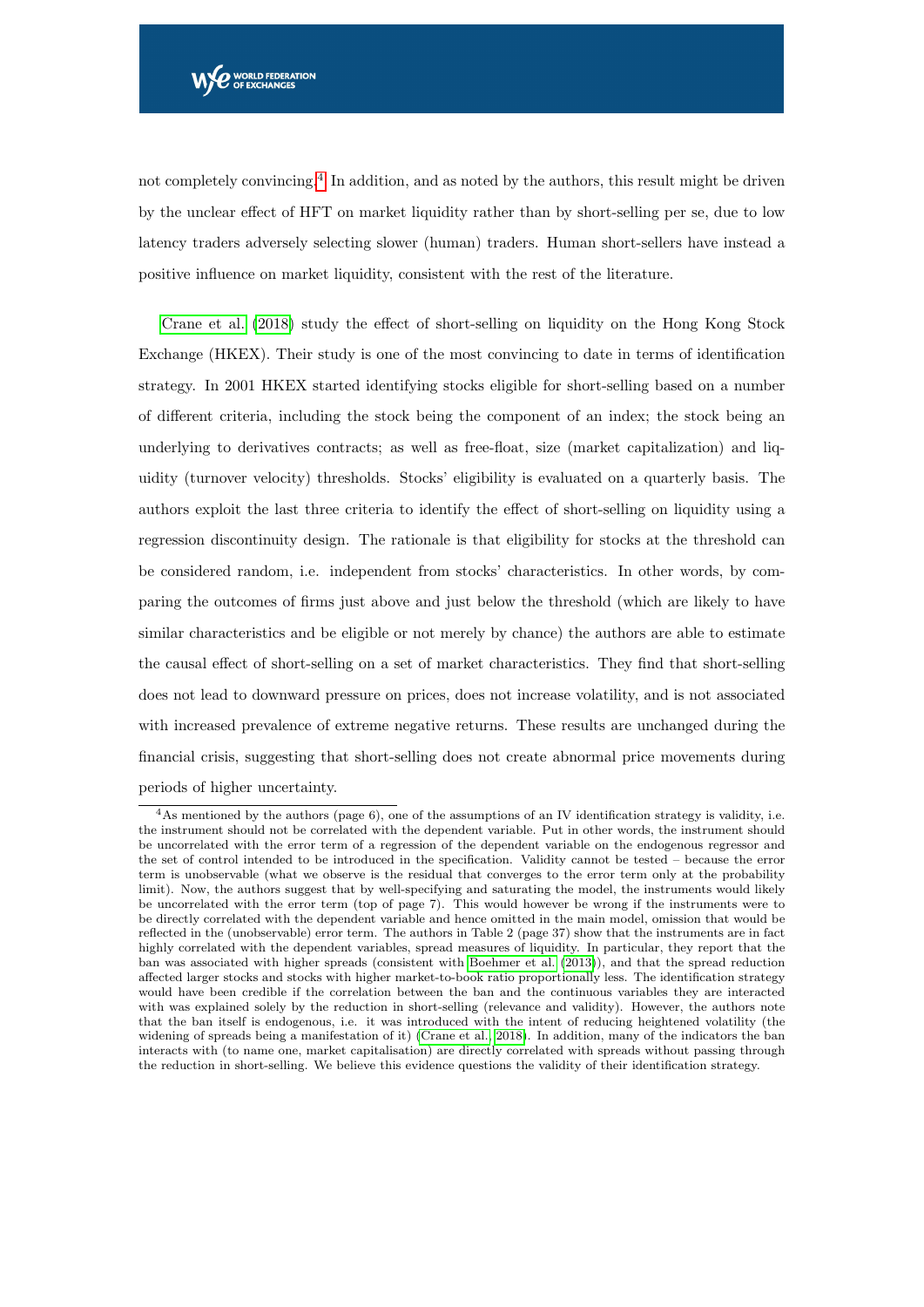[Marsh and Payne](#page-14-0) [\(2012\)](#page-14-0) contribute to the literature with a high-frequency study on the effects of a short-selling ban implemented by the UK regulator (the erstwhile Financial Services Authority [FSA]) from September 2008 to January 2009. The ban covered 32 stocks in the financial sector, deemed by the FSA to be more susceptible than other stocks to excessive negative price movements caused by short-selling activity [\(Beber et al., 2015\)](#page-12-2). To study the effect of short-selling on market quality, the authors implement a wide range of analyses. Following the literature [\(Beber and Pagano, 2013;](#page-12-1) [Boehmer et al., 2013\)](#page-12-3) , the authors firstly implement a difference-in-differences estimation, finding that stocks in the financial sector were not more affected than other stocks by negative price movements in the pre-ban period, and that the ban in fact reduced trading volumes and led to higher spreads, i.e. reducing liquidity. Consistent with [Shkilko et al.](#page-14-5) [\(2012\)](#page-14-5), the authors show that the short-selling ban did not manage to forestall selling pressure on financial stocks, which continued to experience precipitous price declines during the ban [\(Marsh and Payne, 2012,](#page-14-0) fig. 1). Another important finding is that the ban, intended to alleviate the pressure on the bid for financial stocks, had an equally negative effect on both sides of the order book, leaving the net flow essentially unchanged. To study the effect of the ban on price efficiency and price discovery, the authors exploit the high-frequency nature of their data and apply Hasbrouck's techniques [\(Hasbrouck, 1991\)](#page-13-9). The authors find that the ban led to fewer price-forming trades, therefore hampering the efficiency of price discovery for banned financial stocks, whereas no significant differences in these measures was found between financial and non-financial stocks in the pre-ban period.

Most evidence on the topic focuses on developed markets, which might hinder the generalisability of the findings. [Chang et al.](#page-13-5) [\(2014\)](#page-13-5) however contribute to the literature by studying the effect of lifting existing short-selling bans on the mainland Chinese markets, thus providing additional evidence on a large emerging market. Their findings are in line with the rest of the literature: lifting short-selling bans leads to price undervaluation on eligible stocks, consistently with Miller (1977); short-sellers enhance price efficiency and diminish volatility. The authors conclude that removing the ban was highly beneficial for mainland Chinese markets.

An important argument against short-selling bans is that they have spillover effects on related markets, for example options markets. Research and industry practice suggest that investors can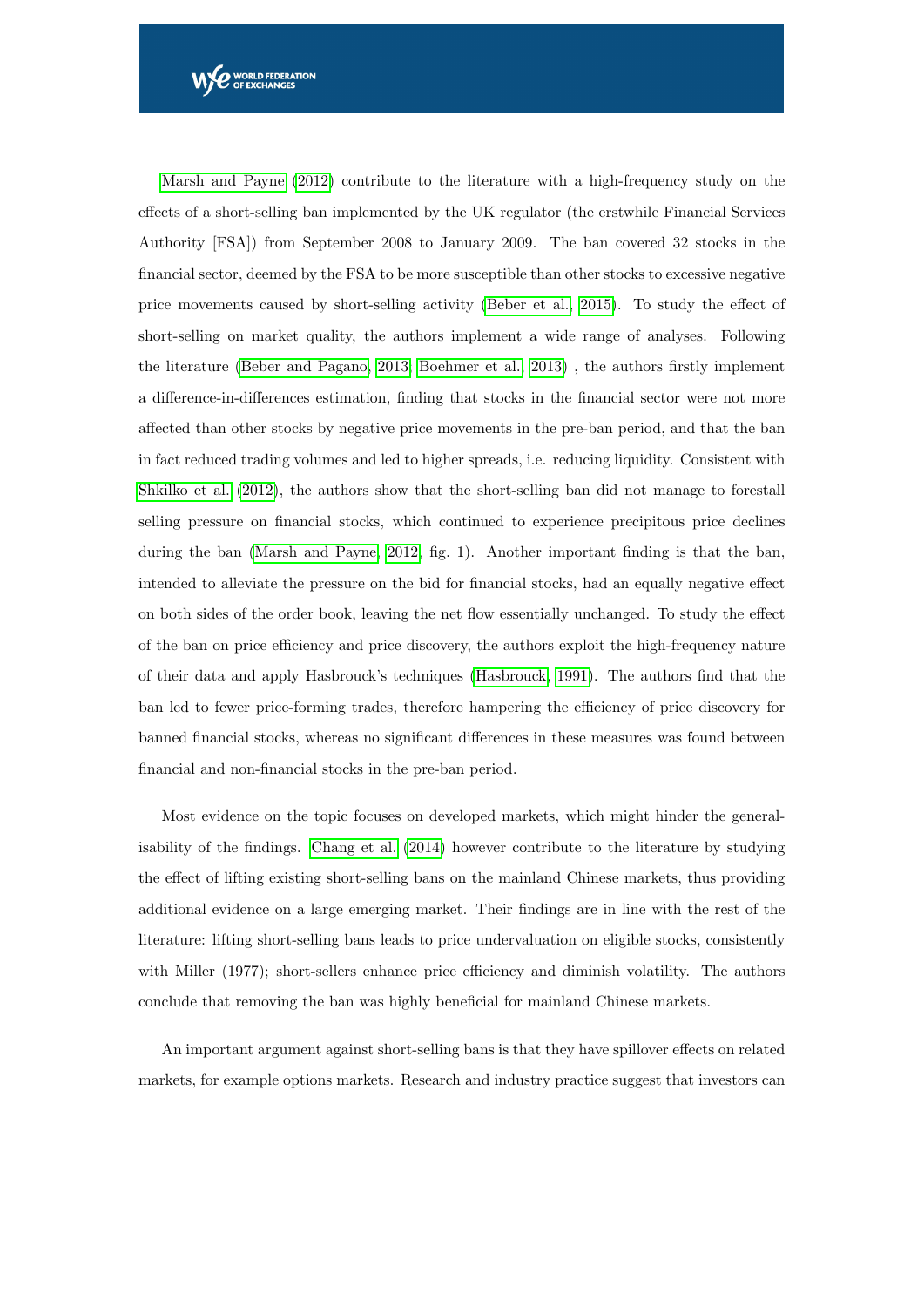circumvent short-selling bans by buying put options, a strategy similar to short-selling though not perfectly equivalent [\(Battalio and Schultz, 2011;](#page-12-4) [Kolasinski et al., 2013;](#page-14-8) [Reed, 2013\)](#page-14-1). Research shows that attempts to circumvent the US September 2008 ban by "shorting" on the option market had negative consequences on the option market itself: for example, [Battalio and Schultz](#page-12-4) [\(2011\)](#page-12-4) find that the US September 2008 short sale ban led to disproportionally higher spreads in the option contracts of banned stocks. Similar evidence is provided by [Cakici et al.](#page-13-10) [\(2018\)](#page-13-10) and [Grundy et al.](#page-13-11) [\(2012\)](#page-13-11).

Another unintended yet predictable consequence of short-selling bans is shifting liquidity from regulated to OTC markets, evidence of which was found for the United Kingdom by [Marsh and](#page-14-0) [Payne](#page-14-0) [\(2012\)](#page-14-0). Finally, [Shkilko et al.](#page-14-5) [\(2012\)](#page-14-5) show that during short-selling bans traders route short-selling through venues where the ban is not present in order to circumvent the ban, another unintended but not surprising effect of short-selling. This is an undesirable, as brokers should direct orders to venues where they can ensure best execution [Anand et al.](#page-12-9) [\(2019\)](#page-12-9). Therefore, short-selling bans might have distortive effects on the routing and execution of orders, something that the literature, to the best of our knowledge, hasn't studied yet.

Finally, it must be noted that short-selling bans might be detrimental for bank stability. [Beber et al.](#page-12-2) [\(2015\)](#page-12-2) note that most European short-selling bans focused on financial institutions, and especially banks. The concern is that short-selling, by contributing to a decline in stock prices, might deteriorate banks' ability to tap into funding thus hampering their solvency. This concern is backed up by theoretical work [\(Brunnermeier and Oehmke, 2014;](#page-12-10) [Liu, 2015\)](#page-14-9), though the empirical evidence on the topic is scarce (if one excludes [Beber et al.](#page-12-2) [\(2015\)](#page-12-2) itself). The authors show that short-selling bans are responsible for higher probability of default, higher credit default swap (CDS) premia and heightened volatility for banned financial institutions. By performing their estimation on matched samples and using a (credible) instrumental variables approach, the authors tackle sample selection and ban endogeneity concerns. The authors explain their result by noting that short-selling bans may act as a negative signal on banks' fundamentals, leading to the exact outcome that they aim to prevent.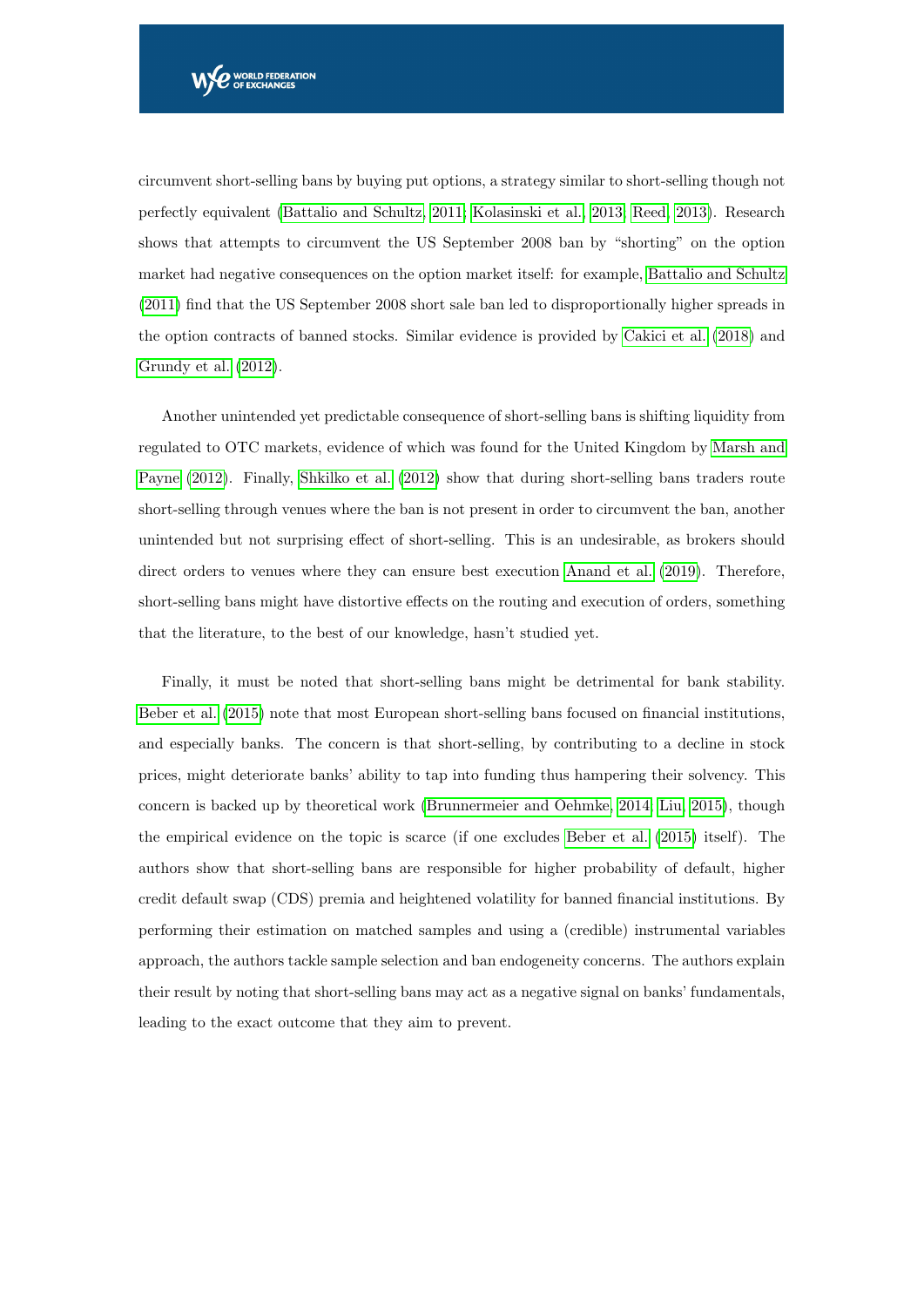### <span id="page-11-0"></span>5 Conclusions

To conclude, as much as short-sellers are found to enhance market quality during periods of regular activity, the existing academic evidence suggests that banning short-selling during periods of heightened uncertainty seems to exacerbate, rather than contain, market volatility. Banning short-selling hampers liquidity, limits price discovery and worsens price efficiency. In addition, short-selling bans can have negative spill-over effects on other markets due to short-sellers trying to circumvent the ban, thus hampering the orderly function of the exchange for additional reasons. For example, short-selling bans have negative consequence on related options markets, induce investors to trade OTC and to execute on venues where the ban is not present, thus motivating routing on grounds different from best execution. Even if short-selling activity could in any possible way contribute to price declines during sell-off periods, their contribution does not seem to be undue or out-of-the-ordinary in the context of declining fundamental valuations. In other words, the existing evidence is that short-selling bans are deleterious to the efficiency of markets and likely to undermine the policy goals they are intended promote.

Based on the existing evidence, we recommend financial regulators not to introduce shortselling bans, as the academic literature demonstrates not only their lack of effectiveness, but their negative impact on market quality. In addition, and based on the evidence provided in [Beber](#page-12-1) [and Pagano](#page-12-1) [\(2013\)](#page-12-1) and [Crane et al.](#page-13-0) [\(2018\)](#page-13-0), we believe that regulators in emerging markets should be particularly wary of bans on short-selling, as these papers show short-selling bans are more deleterious to markets characterized by a relatively high amount of small stocks, low levels of fragmentation, and fewer alternatives to short-selling (such as well-developed option or ETF markets).

### References

<span id="page-11-1"></span>Aitken, M. J., A. Frino, M. S. McCorry, and P. L. Swan (1998): "Short Sales Are Almost Instantaneously Bad News: Evidence from the Australian Stock Exchange," The Journal of Finance, 53, 2205–2223.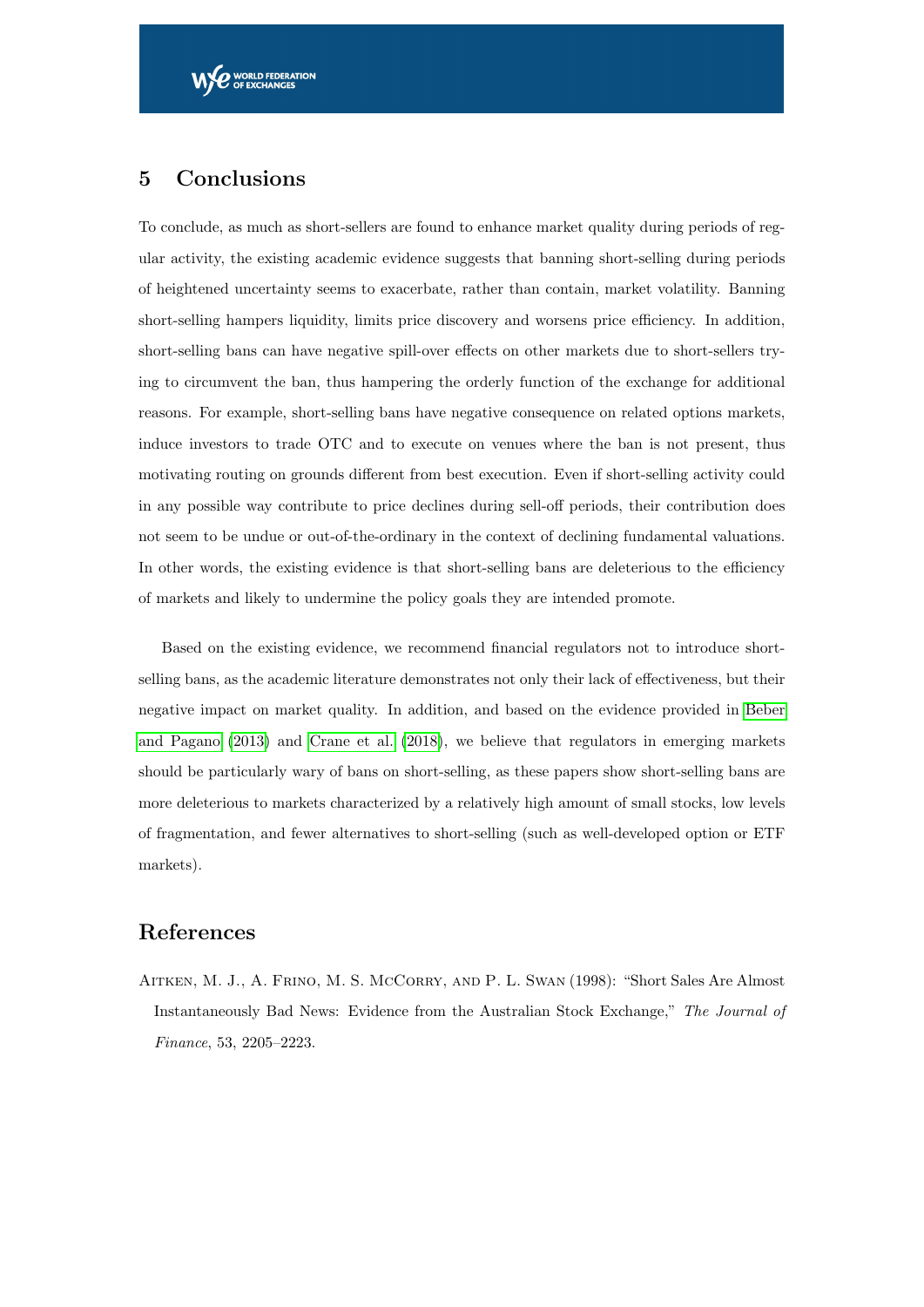- <span id="page-12-9"></span>Anand, A., M. Samadi, J. Sokobin, and K. Venkataraman (2019): "Institutional Order Handling and Broker-Affiliated Trading Venues," •.
- <span id="page-12-0"></span>Autore, D. M., R. S. Billingsley, and T. Kovacs (2011): "The 2008 short sale ban: Liquidity, dispersion of opinion, and the cross-section of returns of US financial stocks," Journal of Banking & Finance, 35, 2252–2266.
- <span id="page-12-4"></span>BATTALIO, R. AND P. SCHULTZ (2011): "Regulatory Uncertainty and Market Liquidity: The 2008 Short Sale Ban's Impact on Equity Option Markets," The Journal of Finance, 66, 2013– 2053.
- <span id="page-12-2"></span>Beber, A., D. Fabbri, and M. Pagano (2015): "Short-Selling Bans and Bank Stability," SSRN Electronic Journal.
- <span id="page-12-1"></span>Beber, A. and M. Pagano (2013): "Short-Selling Bans Around the World: Evidence from the 2007-09 Crisis," The Journal of Finance, 68, 343–381.
- <span id="page-12-5"></span>Boehme, R. D., B. R. Danielsen, and S. M. Sorescu (2006): "Short-Sale Constraints, Differences of Opinion, and Overvaluation," Journal of Financial and Quantitative Analysis, 41, 455–487.
- <span id="page-12-6"></span>Boehmer, E., C. M. Jones, and X. Zhang (2008): "Which Shorts Are Informed?" The Journal of Finance, 63, 491–527.
- <span id="page-12-3"></span>– (2013): "Shackling Short Sellers: The 2008 Shorting Ban," Review of Financial Studies, 26, 1363–1400.
- <span id="page-12-7"></span>Boehmer, E. and J. J. Wu (2013): "Short Selling and the Price Discovery Process," Review of Financial Studies, 26, 287–322.
- <span id="page-12-8"></span>BROGAARD, J., T. HENDERSHOTT, AND R. RIORDAN (2017): "High frequency trading and the 2008 short-sale ban," Journal of Financial Economics, 124, 22–42.
- <span id="page-12-10"></span>BRUNNERMEIER, M. K. AND M. OEHMKE (2014): "Predatory Short Selling," Review of Finance, 18, 2153–2195.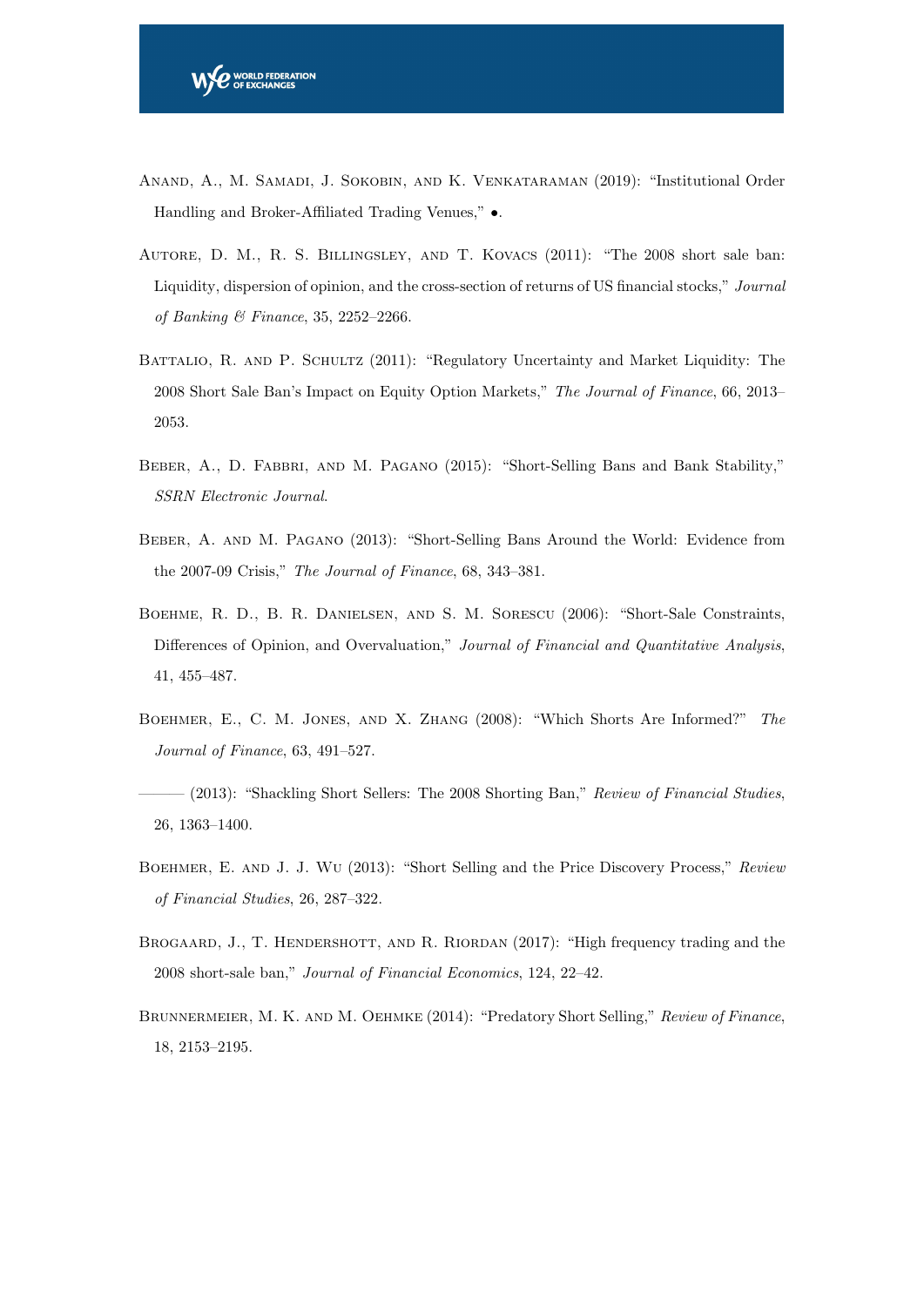- <span id="page-13-10"></span>Cakici, N., G. Goswami, and S. Tan (2018): "Equity Options During the Shorting Ban of 2008," Journal of Risk and Financial Management, 11, 17.
- <span id="page-13-5"></span>CHANG, E. C., Y. LUO, AND J. REN (2014): "Short-selling, margin-trading, and price efficiency: Evidence from the Chinese market," Journal of Banking & Finance, 48, 411–424.
- <span id="page-13-0"></span>Crane, A. D., K. Crotty, S. Michenaud, and P. Naranjo (2018): "The Causal Effects of Short-Selling Bans: Evidence from Eligibility Thresholds," Review of Asset Pricing Studies, 0, 34.
- <span id="page-13-6"></span>DECHOW, P. (2001): "Short-sellers, fundamental analysis, and stock returns," Journal of Financial Economics, 61, 77–106.
- <span id="page-13-4"></span>DIAMOND, D. W. AND R. E. VERRECCHIA (1987): "Constraints on short-selling and asset price adjustment to private information," Journal of Financial Economics, 18, 277–311.
- <span id="page-13-8"></span>Diether, K. B., K.-H. Lee, and I. M. Werner (2009): "Short-Sale Strategies and Return Predictability," Review of Financial Studies, 22, 575–607.
- <span id="page-13-7"></span>Engelberg, J. E., A. V. Reed, and M. C. Ringgenberg (2012): "How are shorts informed?" Journal of Financial Economics, 105, 260–278.
- <span id="page-13-3"></span>Fotak, V., V. Raman, and P. K. Yadav (2014): "Fails-to-deliver, short selling, and market quality," Journal of Financial Economics, 114, 493–516.
- <span id="page-13-2"></span>GECZY, C. C., D. K. MUSTO, AND A. V. REED (2002): "Stocks are special too: an analysis of the equity lending market," Journal of Financial Economics, 66, 241–269.
- <span id="page-13-1"></span>GERACI, M. V., T. GARBARAVIČIUS, AND D. VEREDAS (2018): "Short selling in extreme events," Journal of Financial Stability, 39, 90–103.
- <span id="page-13-11"></span>Grundy, B. D., B. Lim, and P. Verwijmeren (2012): "Do option markets undo restrictions on short sales? Evidence from the 2008 short-sale ban," Journal of Financial Economics, 106, 331–348.
- <span id="page-13-9"></span>HASBROUCK, J. (1991): "Measuring the Information Content of Stock Trades," The Journal of Finance, 46, 179–207.